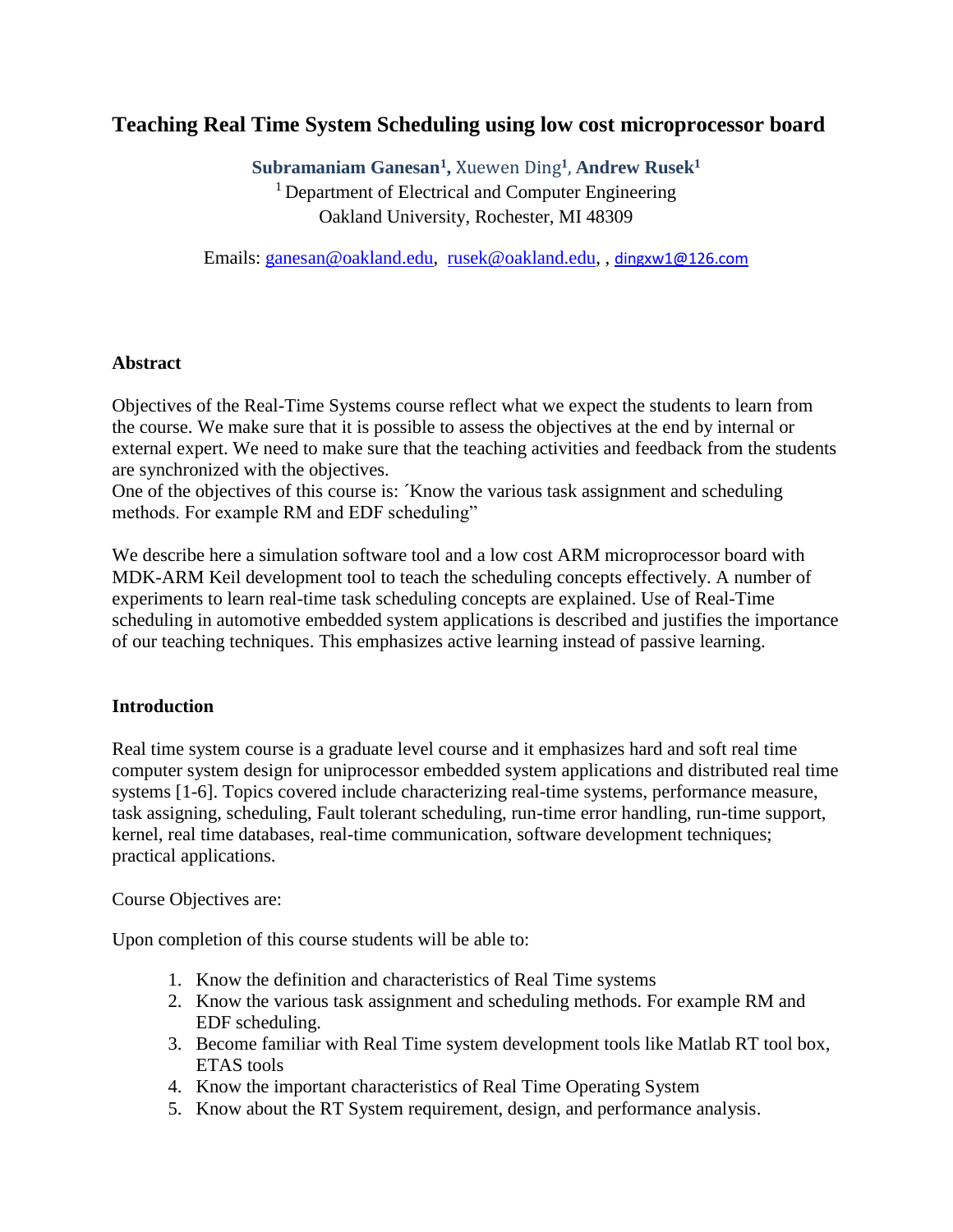In the following sections, we show how we make sure that the students learn the objective number two on scheduling. Details of course topics are given in the appendix A.

# **Scheduling**

There are many task scheduling algorithms and each of them makes sure that the tasks are schedulable and they meet the expected deadline [8-11]. Three most popular algorithms are defined below.

# **Rate Monotonic Scheduling Algorithm**

The rate-monotonic scheduling algorithm schedules periodic tasks using a static priority policy with preemption. If a lower-priority process is running and a higher-priority process becomes available to run, it will preempt the lower-priority process. For each process, its priority=1/pi(inverse of the period).

# **Deadline Monotonic Scheduling Algorithm**

Deadline Monotonic Scheduling Algorithm schedules periodic tasks or aperiodic tasks using a static priority policy with preemption. For each process, its fixed priority  $=$ 1/di(inverse of the relative deadline). That is, the shorter the relative deadline, the higher the priority.

# **Earliest-Deadline-First Scheduling algorithm**

Earliest-Deadline-First scheduling dynamically assigns priorities according to deadline. The earliest the deadline, the higher the priority. Algorithm: At each moment of time t, schedule the task whose deadline is closest to t. Ties can be resolved arbitrarily

# **Scheduling Simulators**

We describe below task scheduling simulators that are free and used for teaching scheduling. One is called CPUSS [12] and the other is Cheddar [13].

CPU Scheduling Simulator (CPUSS) is a framework that allows you to quickly and easily design and gather metrics for custom CPU scheduling strategies. CPUSS records the following metrics about your scheduling algorithm:

- Average process wait times
- Idle CPU time
- Busy CPU time
- Wait time mean
- Wait time standard deviation
- Response time mean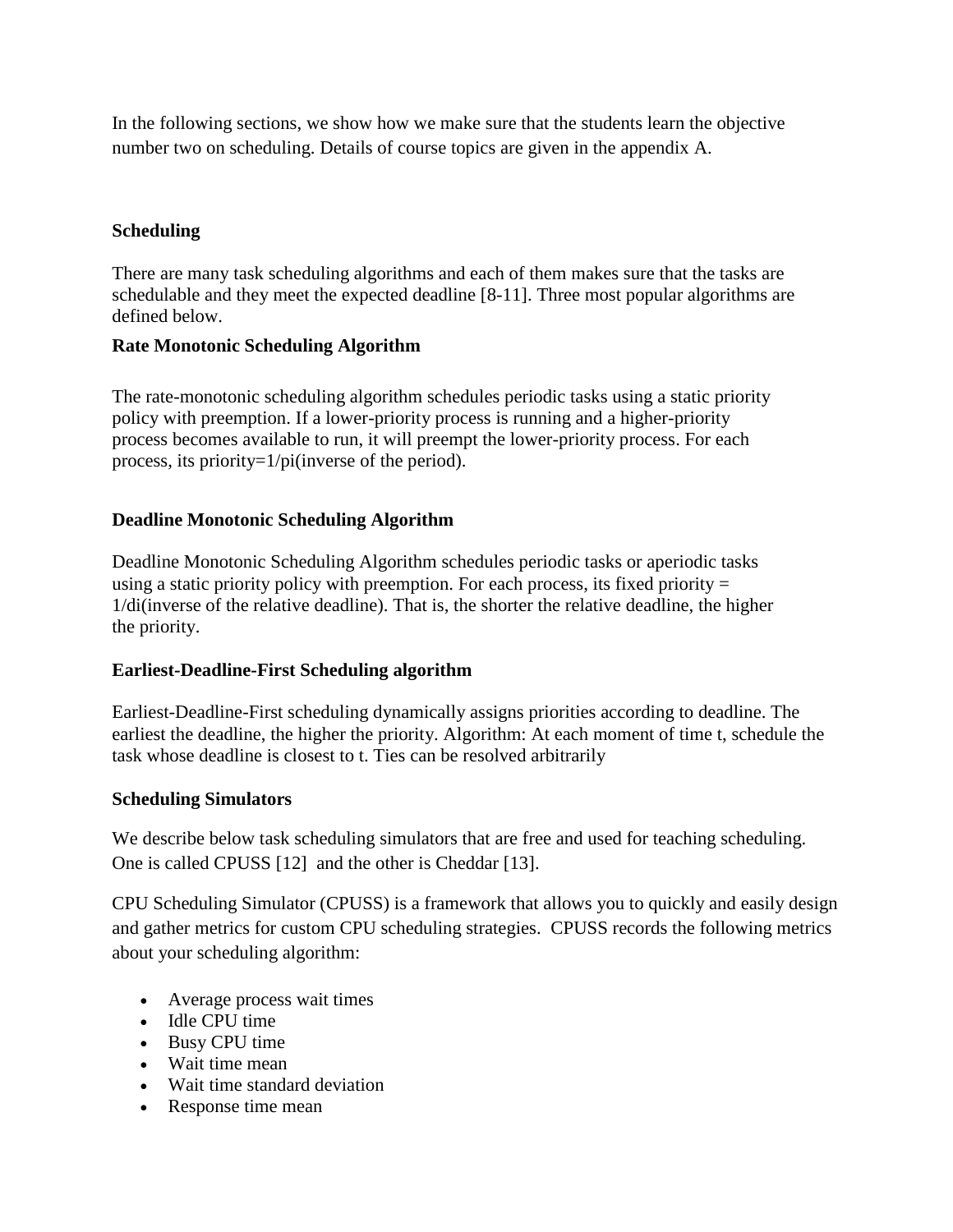- Response time standard deviation
- Turnaround time mean
- Turnaround time standard deviation
- Throughput stats
- Throughput mean
- For each process
	- o Arrival time
	- o Start time
	- o Completion time
	- o CPU activity
	- $\circ$  Burst time
	- o Id
	- o Priority
	- o Wait time
	- o Turnaround time
	- o Response time

The core features CPUSS allows to:

- Define the processes to schedule
- Auto generate the processes to schedule (varying burst time properties)
- Log results to SQL Server
- Hook into events
	- o Simulation Started/Completed
	- o Process Started/Preempted/Resumed/Completed

CPUSS support the following strategies:

- First Come First Served
- Round Robin (time quantum can be defined)
- Shortest Job First\*
- Priority First\*
- SJF with Priority Elevation rule (threshold can be defined)\*

CPUSSRG allows to quickly and effeciently generate a report and view some of the key stats from the simulation (avg/std dev/var wait times, cpu utilization etc). One can run the simulation many times to get a broader picture of the data for further analysis.

Cheddar Real Time Simulator [13].

Cheddar is a free real-time scheduling tool. Cheddar allows you to model software architectures of real-time systems and to check its schedulability or others performance criteria. With the schedulability analysis tool, schedulability can be accessed with both scheduling simulation and with feasibility tests. Also new real-time scheduling policies or task models can be analyzed. Cheddar is composed of two independent parts : an editor used to model the real-time system to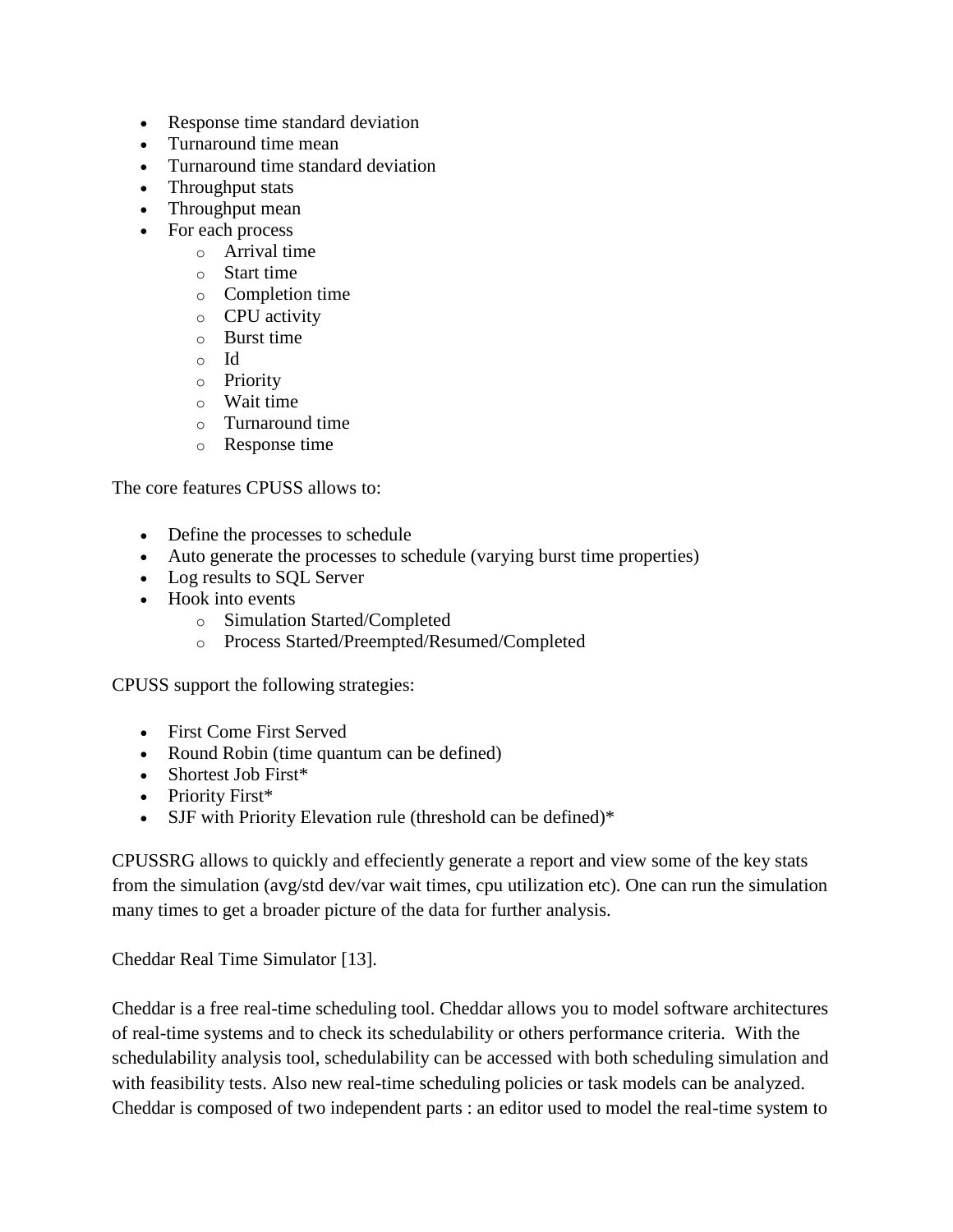analyze, and a framework to perform such analysis.

The editor allows to describe systems composed of several cores, processors which own tasks, shared resources, buffers and which may exchange messages or communication with buffers. Cheddar includes its own ADL, namely Cheddar ADL. The framework includes many feasibility tests and simulation tools. The main analysis tools of Cheddar are the following :

- Analysis with scheduling simulations :
	- o With preemptive and non preemptive scheduling policies
	- o With uniprocessor and multiprocessor scheduling policies
	- o With uniprocessor : Rate Monotonic, Deadline Monotonic, Least Laxity First, Earliest Deadline First, POSIX queueing policies (SCHED\_OTHERS, SCHED\_FIFO and SCHED\_RR), Maximum Urgency First, Round-Robin and several time sharing scheduling policies.
	- o With multiprocessor : global version of uniprocessor scheduling policies, Proportionate Fair, EDZL, RUN
	- o With instruction cache entities
	- o With different type of tasks : aperiodic, periodic, task activated with a Poisson process, ...
	- o With shared resources (and with FIFO, PCP, PIP, IPCP synchronization protocols)
	- o Several hierarchical schedulers, such as ARINC 653 scheduling, sporadic server, polling server, deferrable server
	- o With task jitters and offsets
	- o With various task precedencies
- Extract information from scheduling simulation, such as :
	- o Worst/best/average task response times, task missed deadlines
	- o Number of preemption, number of context switch
	- o Worst/best/average shared resource blocking time
	- o Deadlock and priority inversion
	- o Worst/average buffer utilization factor, message worst/average waiting time
- Apply feasibility tests on tasks, buffers and shares resources :
	- o Compute worst case task response time on periodic task set
	- o Several methods to compute worst case response time with linear and tree transaction
	- o Apply processor utilization feasibility tests.
	- o Compute bound on buffer size (when buffers are shared by periodic tasks)
	- o Worst case shared resource blocking time
	- o Memory footprint of software entities
- Shared resources support (both scheduling simulation and blocking time analysis). Supported protocols : PIP, OPCP, IPCP
- Tools to express and do performance analysis with task dependencies :
	- o Model task transaction (linear or tree) and compute worst case response time
	- o Scheduling simulation tasks according to task precedencies
	- o Compute Tindell Holistic end to end response time.
	- o Apply Chetto and Blazewicz algorithms.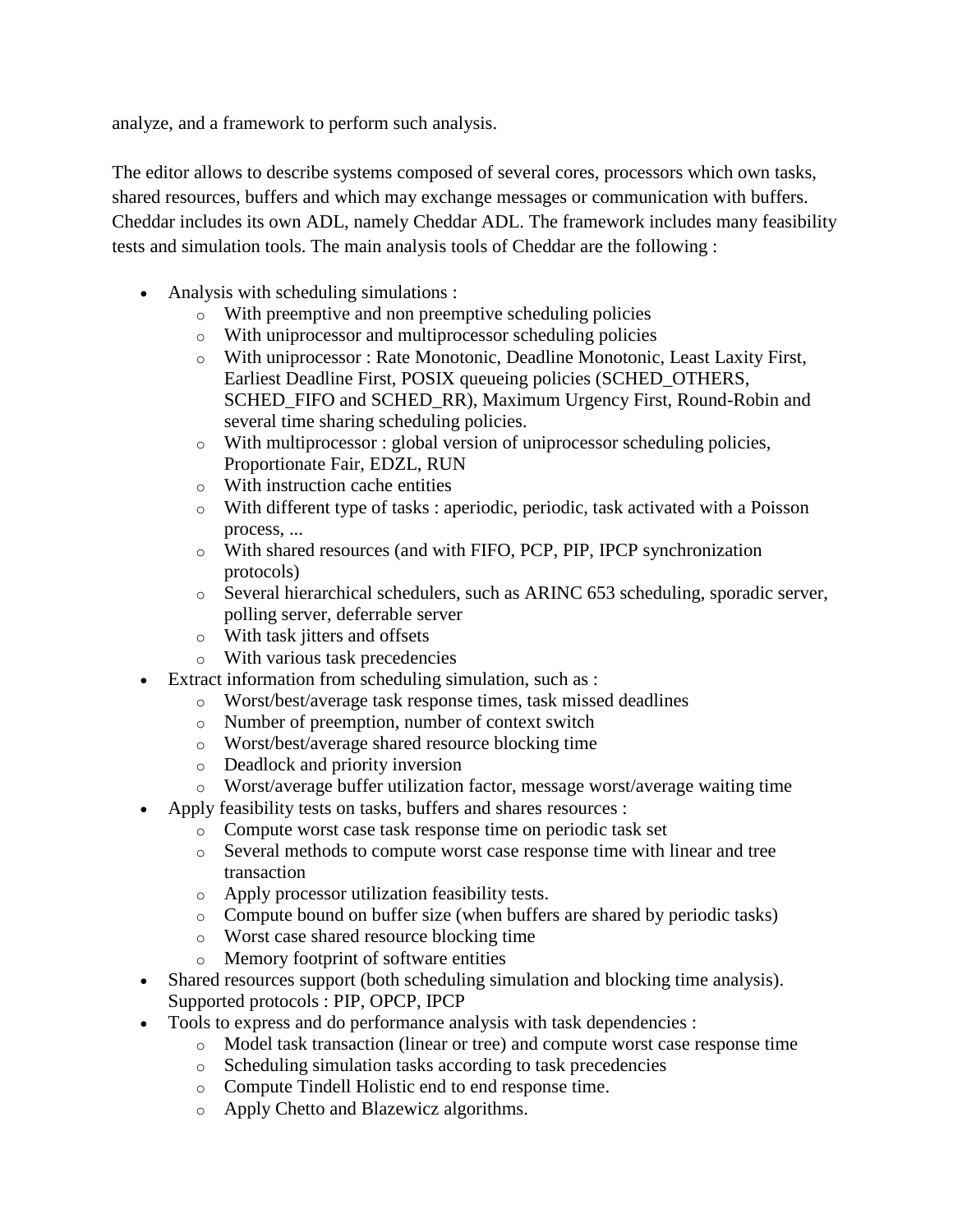- Task and resource priority assignment :
	- o Classical Rate Monotonic, Deadline Monotonic, Audsley task priority assignment
	- o Task priority assignment according to CRPD
	- o Shared resource ceiling priority assignment (for PCP like policies)
- Features to allow users to define and handle their own policies :
	- o User-defined scheduling policies (based on pipeline models or automaton models)
	- o User-defined task model policies, to express and handle specific task activation policies
	- o User-defined analysis on scheduling simulation, to look for specific properties on scheduling simulation result
- Partitioning algorithms for periodic task set :
	- o Best fit policy
	- o General Task fit policy
	- o Fist fit policy
	- o Small fit policy
	- o Next fit policy

# **ARM Microcontroller board with RTOS for Task Scheduling experiments**

**STMicroelectronics** has many STM32 family of 32-bit Flash microcontrollers and application development boards at low cost 14,15]. The new boards are fully compatible with the existing STM32 development ecosystem, including the range of dedicated plug-in application expansion boards that allow specialized features ranging from motor drives to motion and environmental sensors to be easily incorporated into the final application. Moreover, they offer unlimited extension capability via three types of connector: in addition to the Arduino™ Uno and ST morpho connectors provided by existing Nucleo-64 boards, the new boards include an ST zio connector. Together, these three connectors give complete access to all of the STM32 generalpurpose I/O pins, allowing easy implementation of any creative function. Selected STM32 Nucleo-144 boards include Ethernet, as well as USB FS OTG ports to ease connections to local/wide area networks.

The STM32 Nucleo-144 boards allow the entire embedded processing community, from hobbyists and students to the most experienced professional system developers, to rapidly test, optimize, and industrialize new applications built around the industry's most popular, affordable, and efficient 32-bit microcontroller family. They are compatible with the most popular development toolchains including IAR EWARM, Keil MDK-ARM, and GCC/ LLVM-based IDEs such as AC6 SW4STM32 or Atollic TrueStudio.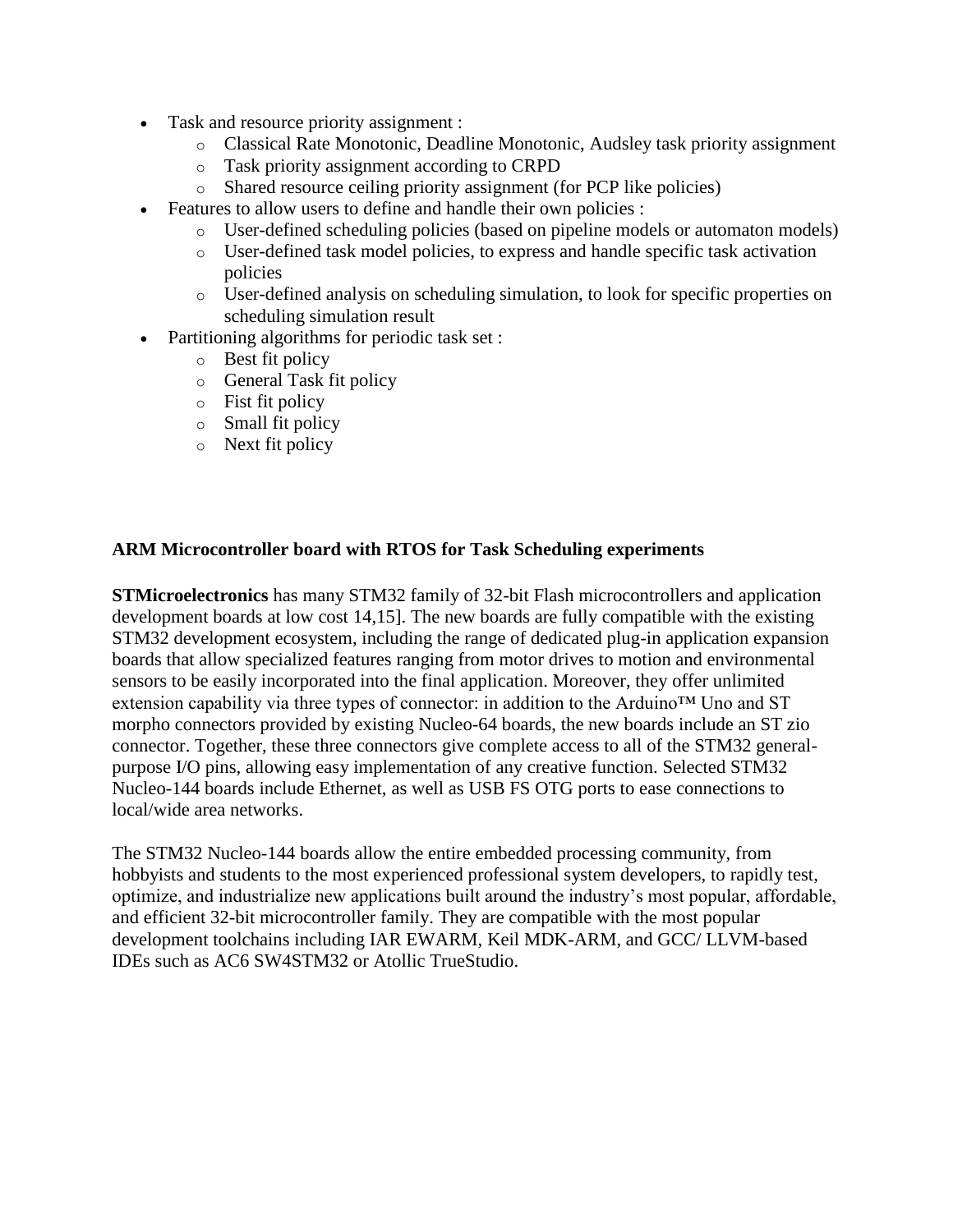

The first four boards (NUCLEO-F746ZG, NUCLEO-F429ZI, NUCLEO-F446ZE and NUCLEO-F303ZE) are available now at US\$23 for the Ethernet versions and US\$19 without Ethernet

Keil MDK Version 5 is the latest release complete software development environment for a wide range of ARM, Cortex-M, and Cortex-R based microcontroller devices [16,17]. MDK includes the µVision IDE/Debugger, ARM C/C++ Compiler, and essential middleware components. It's easy to learn and use. Keil RTX deterministic, small footprint real-time operating system (with source code), RTOS and supports a few task scheduler, Execution Profiler and Performance Analyzer. Numerous example projects help you quickly become familiar with MDK-ARM's powerful, built-in features

#### **Task Scheduling in Automotive**

Today's cars have nearly 40 to 100 microcontrollers to control various functions (Example, Engine controller, Transmission controller, Display controller, Anti-lock brakes, etc.) [18]. Each controller collects data from various sensors at certain interval, process them, uses the results to control outputs and also communicates the sensor values over the CAN bus to other controllers. This shows that each controller have many tasks to complete at various interval before the desired deadlines. The students choose some of these controllers and choose multiple task's arrival time, execution time, dead line and try to simulate using the simulators and make sure that the tasks meet the deadlines. They also try to test their concepts using the low cost microcontroller boards.

# **Student Participation in Experiments**

The students attending the real time systems course do a number of simulation exercises and also develop small projects using low cost microcontroller boards (example: Traffic controller, bottling plant controller etc. These activities help them learn the task scheduling, feasibility analysis, and implementation. This emphasizes active learning instead of passive learning and also increases creative thinking and productive thinking [19, 20]. They also do oral presentation on their project and submit a project report.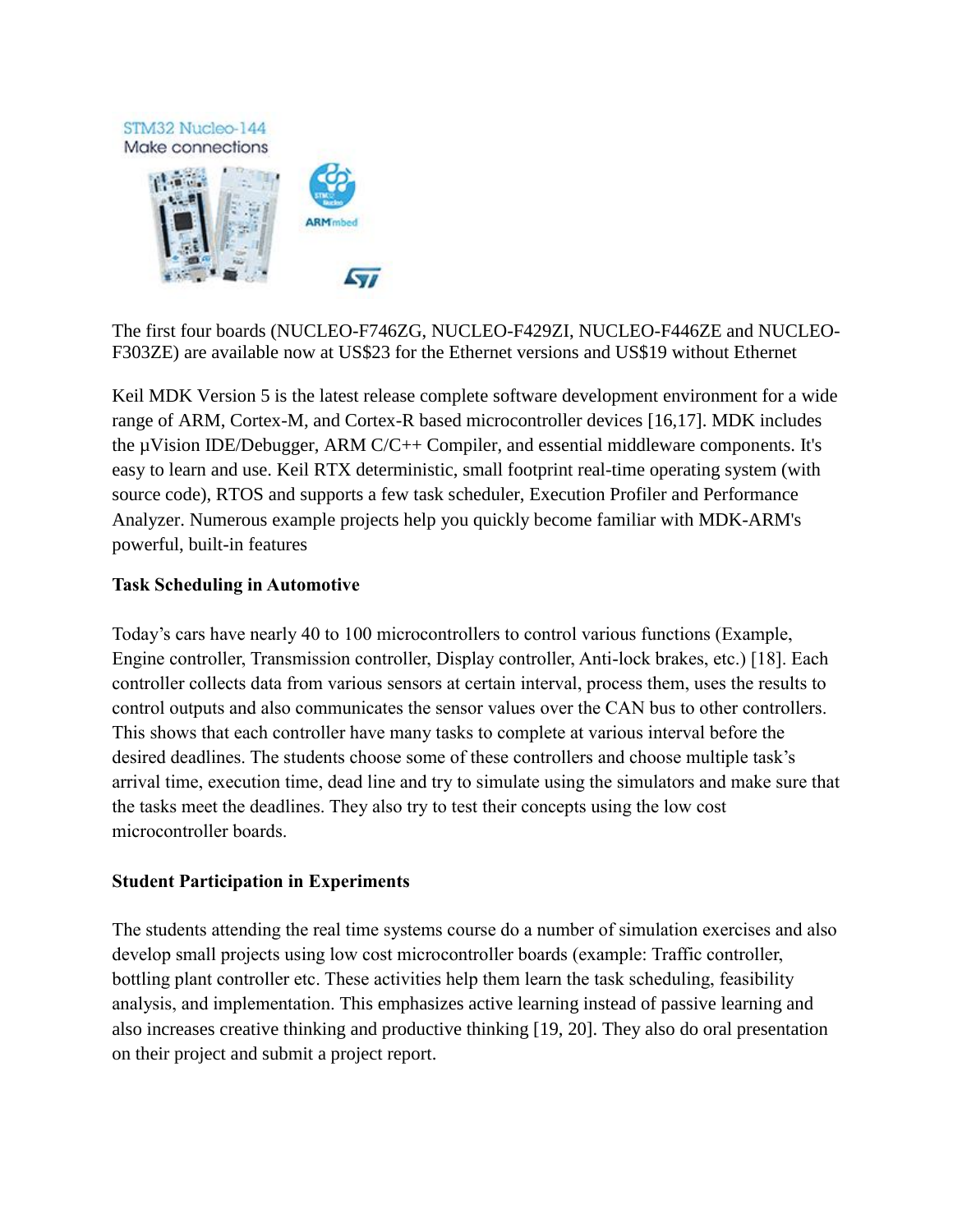#### **Conclusions and how the Students Benefit from this Approach**

The lab exercises and projects introduced in the course and simulation exercises have made the course material easy to understand and fun to learn the application of various scheduling algorithms. The course evaluations on the course outcomes received very good results.

The concepts learned in this course are useful for graduate students to use in the automotive embedded system design and testing. This paper provided an overview of simple and effective ways to teach task scheduling algorithms for real time applications.

#### References:

- 1. Phillip A. Laplante, "Real time systems design and analysis", 4th edition, Wiley InerScience, ISBN 978-0- 470-76864-8
- **2.** Jane W. Liu "Real Time Systems" Prentice Hall, 2000, ISBN: 0-13-099651-3.
- 3. C.M. Krishna and R.G. Shin, "Real time system" McGraw Hill 1997.
- **4.** Micro C/OS-II, The real time kernel, A complete portable, ROMable, scalable preemptive RTOS by Jean J. Labrosse, R&D books, Miller Freeman inc., ISBN: 0-87930-543-6; Phone: 785 841 1631.
- **5.** Embeded Systems Building Blocks, 2<sup>nd</sup> edition, Complete and ready to use modules in C, by Jean J. Labrosse, R&D books, Miller Freeman inc., ISBN: 0-87930-604-1; Phone: 1-800-788-3123.
- **6.** Jeffrey Tsai and Steve Yang, " Monitoring and Debugging of Distributed real time system" IEEE computer Soceity press, ISBN 0-8186-6537-8
- **7.** Java for Embedded System, by Ingo Cyliax, Circuit Cellar magazine, December 2000 and January 2001.
- **8.** Real Time JVM, New Monics Inc.[, www.newmonics.com](http://www.newmonics.com/)
- **9.** Jworks, Windriversystems, Inc, [www.wrs.com](http://www.wrs.com/)
- **10.** Java Chip, ajile systems inc., [www.ajile.com](http://www.ajile.com/)
- **11.** Valvano, " Embedded microcontroller system- real time interfacing" Brooks/Cole publisher
- 12. <https://cpuss.codeplex.com/>
- 13. <http://beru.univ-brest.fr/~singhoff/cheddar/>
- 14. <http://www.st.com/web/en/news/n3784>
- 15. <http://www.keil.com/arm/mdk.asp>
- 16. <http://www.arm.com/support/university/>
- **17.** Embedded Systems: Real-Time Interfacing to Arm® Cortex(TM)-M Microcontrollers 2nd Edition by [Jonathan W. Valvano](http://www.amazon.com/s/ref=dp_byline_sr_book_1?ie=UTF8&text=Jonathan+W.+Valvano&search-alias=books&field-author=Jonathan+W.+Valvano&sort=relevancerank) , July 2015, http://users.ece.utexas.edu/~valvano
- **18.** Ronald Jurgen " Automotive Handbook", McGrawHill Handbook, second edition**.**
- 19. <http://ericbrown.com/critical-thinking-vs-creative-thinking.htm>
- 20. Think Better: An Innovator's Guide to Productive Thinking by Tim Hurson, McGraw Hills companies, ISBN-13: 978-0-07-149493-9

#### **Appendix A: Real Time Systems Course details**

Text book: Phillip A. Laplante, "Real time systems design and analysis", 4th edition, Wiley InerScience, ISBN 978-0-470-76864-8 Reference books: Jane W. Liu "Real Time Systems" Prentice Hall, 2000, ISBN: 0-13-099651-3.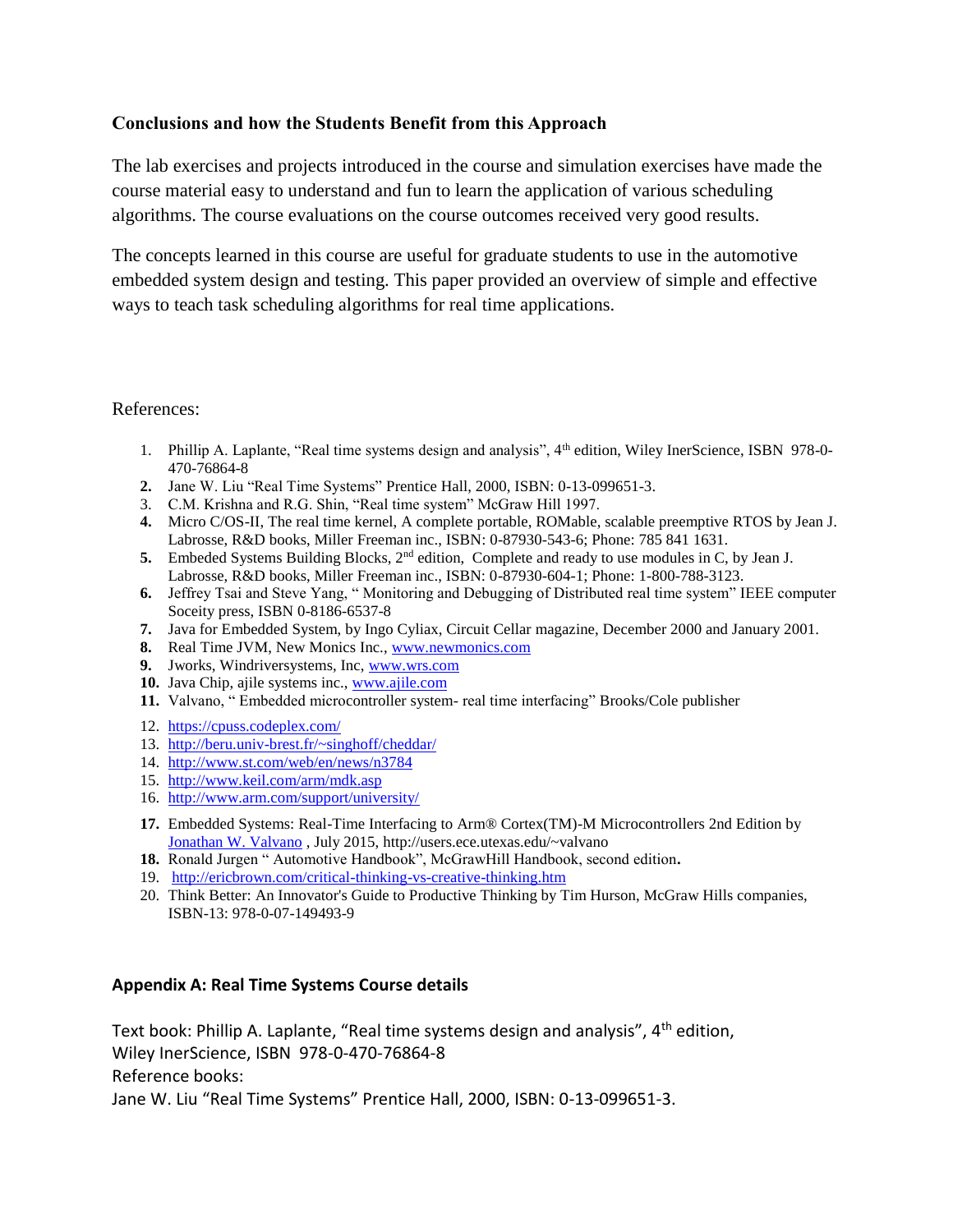#### C.M. Krishna and R.G. Shin, "Real time system" McGraw Hill 1997. COURSE Topics:

|                    | 1) Introduction and Basic concepts (1 hr)                       |
|--------------------|-----------------------------------------------------------------|
|                    | 2) Characterization of Real time systems and Tasks (2hr)        |
|                    | Reference model of Real Time Systems                            |
|                    | 3) Task Assignments and Scheduling (6 hr)                       |
|                    | Real time scheduling                                            |
|                    | Clock-driven scheduling                                         |
|                    | Priority driven Scheduling                                      |
|                    | Multiprocessor Scheduling                                       |
| 4) Real Time Tools |                                                                 |
|                    | Real time Java, Matlab Real Time Tool Box, RTAI from ETAS (1hr) |
|                    | 5) Real time Operating Systems                                  |
|                    | RT kernels, Intertask communication and Synchronization         |
|                    | Memory Management                                               |
|                    | Case Study: Win CE, Real time Linux, QNX                        |
|                    | $UC/OS$ II real time kernal $(8 \text{ hrs})$                   |
|                    | 6) Real time Communications (4 hrs)                             |
|                    | 7) Distributed real time systems (4 hours)                      |
|                    | 8) Fault Tolerance (1hr)                                        |
|                    | 9) Real time DSP System                                         |
|                    | Code composer Studio                                            |
|                    | Development Platform (6 hrs)                                    |
|                    | 10) Real Time System Development, Code Warrior software (1 hr)  |
|                    | 11) Performance Analysis and optimization (3 hrs)               |
|                    | 12) Divisible Load Theory                                       |

11) Automotive Applications (4 h)

#### **Biography**



**Subra Ganesan** (ganesan@oakland.edu) is a Professor of Electrical and Computer Engineering at Oakland University and Director of Real Time Embedded DSP Systems Lab. He joined the university in 1984. After graduating from Indian Institute of Sciences Bangalore India, he served at universities in Germany, and Canada and Indian research laboratory as a scientist. He does research work in collaboration with TI, Free Scale, and a few automotive companies and US army. His research areas include DSP, Embedded Systems, Real Time Systems, Condition-based Maintenance, and Optimization.